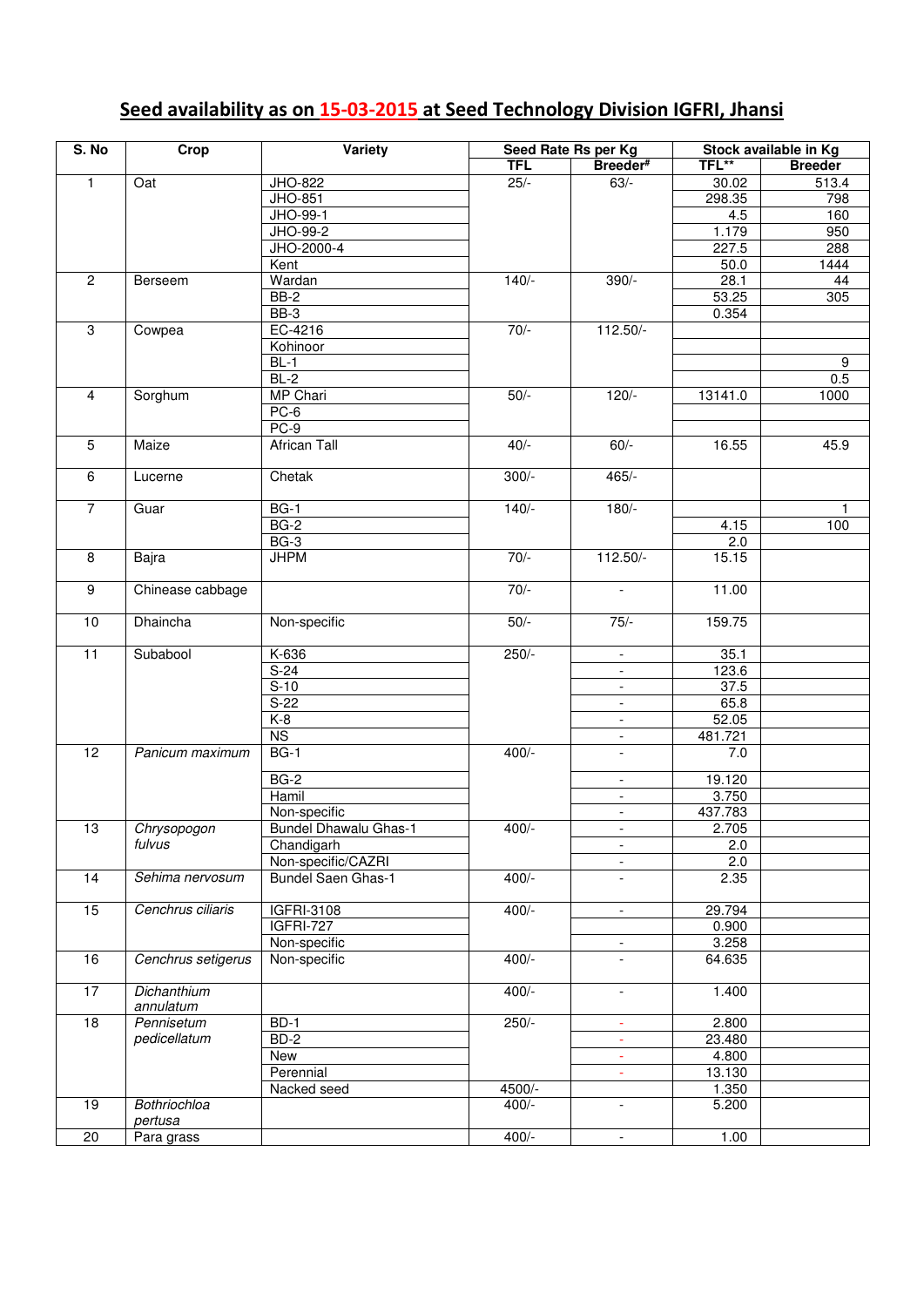| 21 | Heteropogon       | <b>Bundel Lampa-1</b> | $400/-$ |         |  |
|----|-------------------|-----------------------|---------|---------|--|
|    | contortus         | Non-specific          |         |         |  |
| 22 | Brachiaria        |                       | $400/-$ | 147.200 |  |
| 23 | Clitoria trenatea |                       | $200/-$ | 5.133   |  |
| 24 | Rod grass         |                       | $400/-$ | 0.900   |  |

| Truth Fully Labeled (TFL) seed stock available for sale at IGFRI, Jhansi and<br>at its Research Stations on 15.03.2015 |                     |                         |                                                |                                                            |                                  |                               |                       |  |
|------------------------------------------------------------------------------------------------------------------------|---------------------|-------------------------|------------------------------------------------|------------------------------------------------------------|----------------------------------|-------------------------------|-----------------------|--|
| <b>Fodder Crop</b>                                                                                                     | Variety             | <b>Price</b><br>(Rs/Kg) | <b>Stock at</b><br><b>ATIC,IGFRI</b><br>Jhansi | <b>Stock at</b><br>Farm<br>Section,<br><b>IGFRI Jhansi</b> | RRS,<br>Avikanagar,<br>Rajasthan | RRS,<br>Dharwad,<br>Karnataka | RRS,<br>Srinagar, J&K |  |
| Oat                                                                                                                    | <b>JHO-822</b>      | $25/-$                  |                                                | 1700                                                       |                                  |                               |                       |  |
| Oat                                                                                                                    | <b>JHO-851</b>      | $25/-$                  |                                                |                                                            |                                  |                               |                       |  |
| Oat                                                                                                                    | JHO-99-1            | $25/-$                  |                                                |                                                            |                                  |                               |                       |  |
| Oat                                                                                                                    | JHO-99-2            | $25/-$                  |                                                |                                                            |                                  |                               |                       |  |
| Oat                                                                                                                    | JHO-2000-4          | $25/-$                  |                                                |                                                            |                                  |                               |                       |  |
| Oat                                                                                                                    | Kent                | $25/-$                  |                                                |                                                            |                                  |                               |                       |  |
| <b>Berseem</b>                                                                                                         | Wardan              | $140/-$                 | 1                                              |                                                            |                                  |                               |                       |  |
| <b>Berseem</b>                                                                                                         | <b>BB-2</b>         | $140/-$                 |                                                |                                                            |                                  |                               |                       |  |
| <b>Berseem</b>                                                                                                         | <b>BB-3</b>         | $140/-$                 |                                                |                                                            |                                  |                               |                       |  |
| Cowpea                                                                                                                 | EC-4216             | $70/-$                  |                                                |                                                            |                                  |                               |                       |  |
| Cowpea                                                                                                                 | Kohinoor            | $70/-$                  |                                                |                                                            |                                  |                               |                       |  |
| Cowpea                                                                                                                 | $BL-1$              | $70/-$                  |                                                |                                                            |                                  |                               |                       |  |
| Cowpea                                                                                                                 | $BL-2$              | $70/-$                  |                                                |                                                            |                                  |                               |                       |  |
| Sorghum                                                                                                                | <b>MP Chari</b>     | $50/-$                  | 60                                             |                                                            |                                  |                               |                       |  |
| Sorghum                                                                                                                | <b>PC-6</b>         | $50/-$                  |                                                |                                                            |                                  |                               |                       |  |
| Sorghum                                                                                                                | <b>PC-9</b>         | $50/-$                  |                                                |                                                            |                                  |                               |                       |  |
| <b>Maize</b>                                                                                                           | <b>African Tall</b> | $40/-$                  |                                                |                                                            |                                  |                               |                       |  |
| Lucerne                                                                                                                | <b>Chetak</b>       | $300/-$                 |                                                |                                                            |                                  |                               |                       |  |
| Guar                                                                                                                   | <b>BG-1</b>         | $120/-$                 |                                                |                                                            |                                  |                               |                       |  |
| Guar                                                                                                                   | <b>BG-2</b>         | $120/-$                 |                                                |                                                            |                                  |                               |                       |  |
| Guar                                                                                                                   | <b>BG-3</b>         | $120/-$                 |                                                |                                                            |                                  |                               |                       |  |
| <b>Bajra</b>                                                                                                           | <b>JHPM</b>         | $70/-$                  |                                                |                                                            |                                  |                               |                       |  |
| <b>Chinease</b><br>cabbage                                                                                             |                     | $70/-$                  |                                                |                                                            |                                  |                               |                       |  |
| Mustard                                                                                                                | Varuna              | $130/-$                 |                                                | 350                                                        |                                  |                               |                       |  |
| <b>Dhaincha</b>                                                                                                        | Non-specific        | $50/-$                  |                                                |                                                            |                                  |                               |                       |  |
| Subabool                                                                                                               | K-636               | $250/-$                 |                                                |                                                            |                                  |                               |                       |  |
| Subabool                                                                                                               | $S-24$              | $250/-$                 |                                                |                                                            |                                  |                               |                       |  |
| Subabool                                                                                                               | $S-10$              | $250/-$                 |                                                |                                                            |                                  |                               |                       |  |
| Subabool                                                                                                               | $S-22$              | $250/-$                 |                                                |                                                            |                                  |                               |                       |  |
| Subabool                                                                                                               | K-8                 | $250/-$                 |                                                |                                                            |                                  |                               |                       |  |
| Subabool                                                                                                               | <b>NS</b>           | $250/-$                 |                                                |                                                            |                                  |                               |                       |  |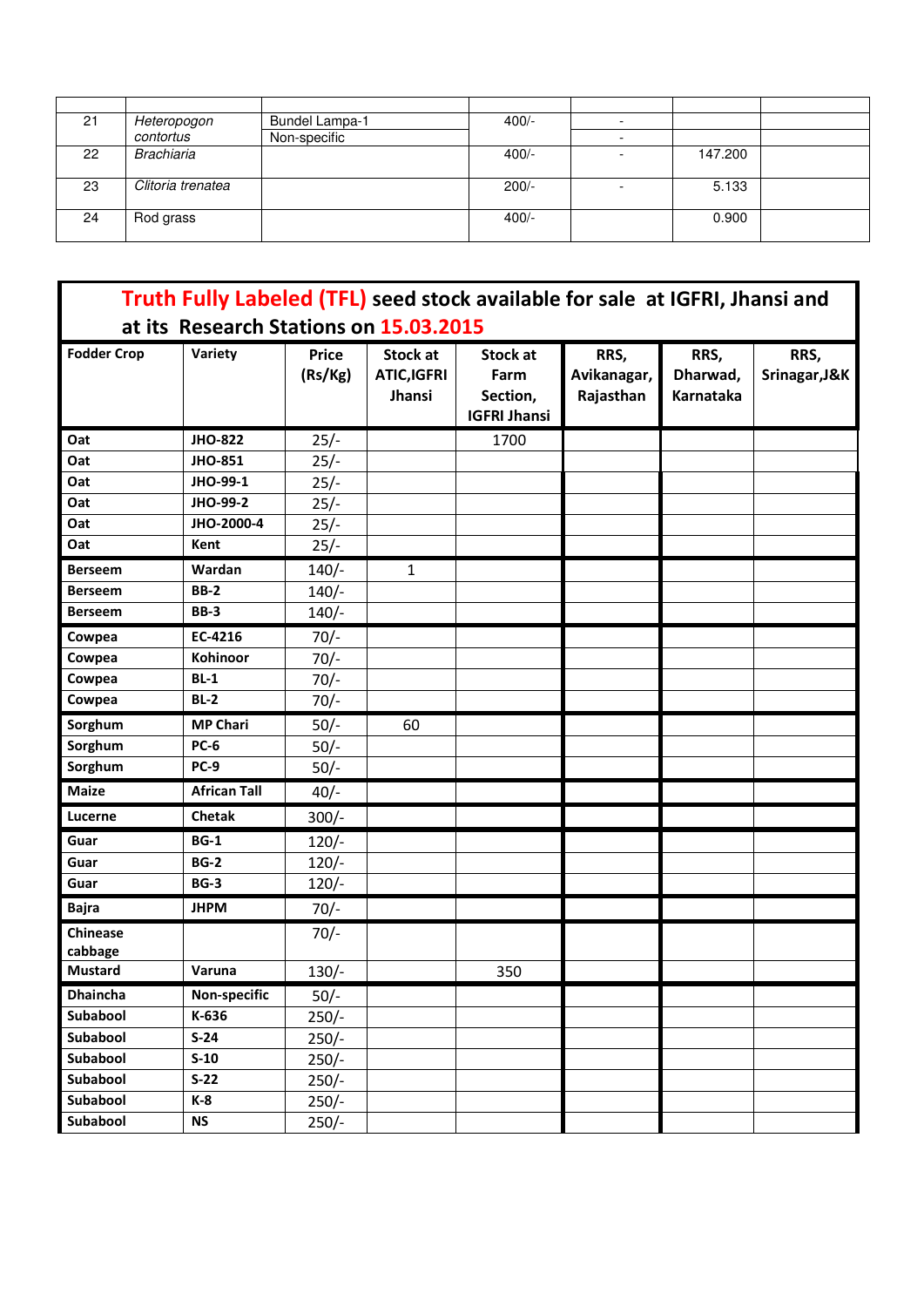| <b>Panicum</b><br>maximum | $BG-1$             | $400/-$ |  |  |  |
|---------------------------|--------------------|---------|--|--|--|
|                           |                    |         |  |  |  |
| <b>Panicum</b><br>maximum | <b>BG-2</b>        | $400/-$ |  |  |  |
| <b>Panicum</b>            | Hamil              | $400/-$ |  |  |  |
| maximum                   |                    |         |  |  |  |
| <b>Panicum</b>            | Non-specific       | $400/-$ |  |  |  |
| maximum                   |                    |         |  |  |  |
| Chrysopogon               | <b>Bundel</b>      | $400/-$ |  |  |  |
| fulvus                    | <b>Dhawalu</b>     |         |  |  |  |
|                           | Ghas-1             |         |  |  |  |
| Chrysopogon               | Chandigarh         | $400/-$ |  |  |  |
| fulvus                    |                    |         |  |  |  |
| Chrysopogon               | Non-specific       | $400/-$ |  |  |  |
| fulvus                    |                    |         |  |  |  |
| <b>Sehima</b>             | <b>Bundel Saen</b> | $400/-$ |  |  |  |
| nervosum                  | Ghas-1             |         |  |  |  |
|                           |                    |         |  |  |  |
| Cenchrus ciliaris         | <b>IGFRI-3108</b>  | $400/-$ |  |  |  |
|                           | Non-specific       | $400/-$ |  |  |  |
| <b>Cenchrus</b>           | Non-specific       | $400/-$ |  |  |  |
| setigerus                 |                    |         |  |  |  |
| <b>Dichanthium</b>        |                    | $400/-$ |  |  |  |
| annulatum                 |                    |         |  |  |  |
| Pennisetum                | <b>BD-1</b>        | $250/-$ |  |  |  |
| pedicellatum              |                    |         |  |  |  |
| Pennisetum                | <b>BD-2</b>        | $250/-$ |  |  |  |
| pedicellatum              |                    |         |  |  |  |
| Pennisetum                | <b>New</b>         | $250/-$ |  |  |  |
| pedicellatum              |                    |         |  |  |  |
| Pennisetum                | Perennial          | $250/-$ |  |  |  |
| pedicellatum              |                    |         |  |  |  |
| <b>Bothriochloa</b>       |                    | $400/-$ |  |  |  |
| pertusa                   |                    |         |  |  |  |
| Para grass                |                    |         |  |  |  |
| Heteropogon               | <b>Bundel</b>      | $400/-$ |  |  |  |
| contortus                 | Lampa-1            |         |  |  |  |
| Heteropogon               | Non-specific       | $400/-$ |  |  |  |
| contortus                 |                    |         |  |  |  |
| <b>Brachiaria</b>         |                    | $400/-$ |  |  |  |
| Clitoria ternatea         |                    | $200/-$ |  |  |  |
|                           |                    |         |  |  |  |

 **\* On all types of TFL seed sale, 5 percent extra is to be paid as packing charge** 

| Rooted slips stock available for sale at IGFRI, Jhansi and at its Regional<br><b>Research Stations on 15.03.2015 (in Numbers)</b> |                |                                         |                                                |                                                     |                                  |                               |                       |  |  |  |
|-----------------------------------------------------------------------------------------------------------------------------------|----------------|-----------------------------------------|------------------------------------------------|-----------------------------------------------------|----------------------------------|-------------------------------|-----------------------|--|--|--|
| <b>Fodder Crop</b>                                                                                                                | Variety        | <b>Price (Rs</b><br>per rooted<br>slip) | Stock at<br><b>ATIC,IGFRI</b><br><b>Jhansi</b> | Stock at<br>Farm<br>Section,<br><b>IGFRI Jhansi</b> | RRS.<br>Avikanagar,<br>Rajasthan | RRS.<br>Dharwad,<br>Karnataka | RRS.<br>Srinagar, J&K |  |  |  |
| <b>Hybrid Napier</b><br>grass                                                                                                     | <b>IGFRI6</b>  | 0.75                                    |                                                |                                                     |                                  |                               |                       |  |  |  |
| <b>Hybrid Napier</b><br>grass                                                                                                     | <b>IGFRI10</b> | 0.75                                    |                                                |                                                     |                                  |                               |                       |  |  |  |